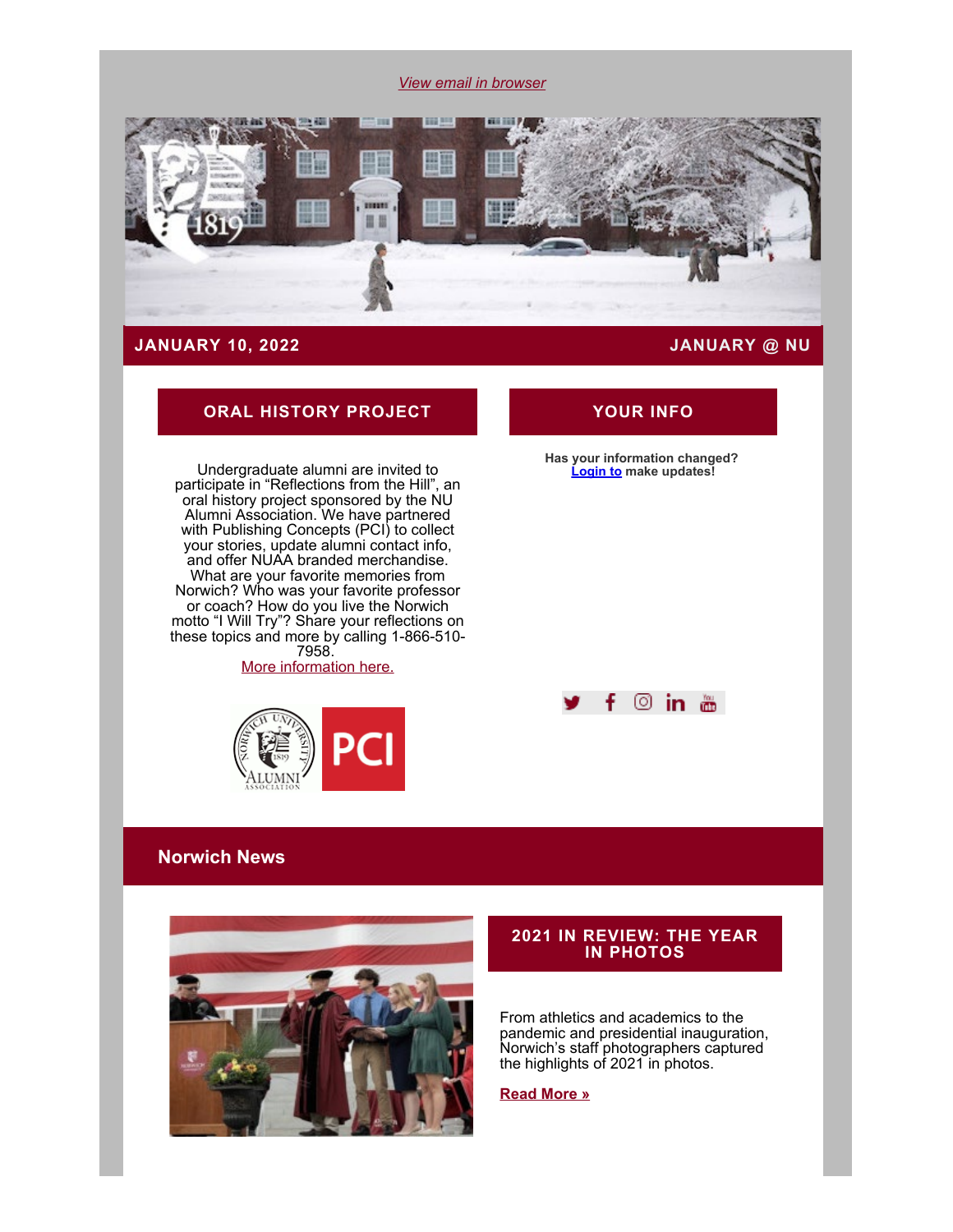

#### **NEW LEADERSHIP TEAM TO HELP GUIDE UNIVERSITY'S FUTURE**

Several key administrative positions were filled this year, as the university named a Vice President of Diversity, Equity and Inclusion; Vice President of Student Affairs/Commandant; Provost; a Chief Financial Officer; Chief of Staff and a new Athletic Director.

#### **[Read More »](https://alumni.norwich.edu/page.redir?target=https%3a%2f%2fwww.norwich.edu%2fnews%2f3542-norwich-university-2021-in-review-new-admistrators-hired-to-guide-university-forward&srcid=154636&srctid=1&erid=22201487&trid=91ebd0e9-1d3c-411a-905e-4dc96358dbb3)**



#### **CHECK OUT NORWICH'S PODCAST CHANNEL, NORWICH WORKS**

In the newest episode of Norwich Works, Dr. Elizabeth Gurian, Associate Director of the School of Criminology and Criminal Justice, discusses the psychology of murder.

**[Hear the Podcast »](https://alumni.norwich.edu/page.redir?target=https%3a%2f%2fnorwich.podbean.com%2fe%2fnorwich-works-murder-101%2f&srcid=154636&srctid=1&erid=22201487&trid=91ebd0e9-1d3c-411a-905e-4dc96358dbb3)**



## **WINTER 2022 ISSUE OF THE NORWICH RECORD NOW AVAILABLE**

Interviews include Meta Reality Labs Global Product Lead [Gunjan Shah '96](https://alumni.norwich.edu/page.redir?target=https%3a%2f%2fwww.norwich.edu%2frecord%2f3496-star-techs-connecting-humanity&srcid=154636&srctid=1&erid=22201487&trid=91ebd0e9-1d3c-411a-905e-4dc96358dbb3); Microsoft Corp. Senior Corporate Counsel [William Hayden '91](https://alumni.norwich.edu/page.redir?target=https%3a%2f%2fwww.norwich.edu%2frecord%2f3498-star-techs-nation-state-cyber-war&srcid=154636&srctid=1&erid=22201487&trid=91ebd0e9-1d3c-411a-905e-4dc96358dbb3); Palo Alto Networks Systems Engineer Director [Stephan Rockwell '96](https://alumni.norwich.edu/page.redir?target=https%3a%2f%2fwww.norwich.edu%2frecord%2f3497-star-techs-cloud-and-machine-learning&srcid=154636&srctid=1&erid=22201487&trid=91ebd0e9-1d3c-411a-905e-4dc96358dbb3); [David Toomey '85,](https://alumni.norwich.edu/page.redir?target=https%3a%2f%2fwww.norwich.edu%2frecord%2f3500-star-techs-edge-computing-neuromorphics-quantum&srcid=154636&srctid=1&erid=22201487&trid=91ebd0e9-1d3c-411a-905e-4dc96358dbb3) of SRC Inc.; and <u>David Forbes '93</u> of Booz Allen Hamilton.

**[Read More »](https://alumni.norwich.edu/page.redir?target=https%3a%2f%2fwww.norwich.edu%2frecord&srcid=154636&srctid=1&erid=22201487&trid=91ebd0e9-1d3c-411a-905e-4dc96358dbb3)**



## **REGISTER FOR THE NORWICH NETWORK**

Over 1,800 alumni are using the Norwich Network! Have you created a profile yet? Join our growing professional networking community today.

**[Sign Up Now »](https://alumni.norwich.edu/page.redir?target=https%3a%2f%2fnetworking.norwich.edu%2f&srcid=154636&srctid=1&erid=22201487&trid=91ebd0e9-1d3c-411a-905e-4dc96358dbb3)**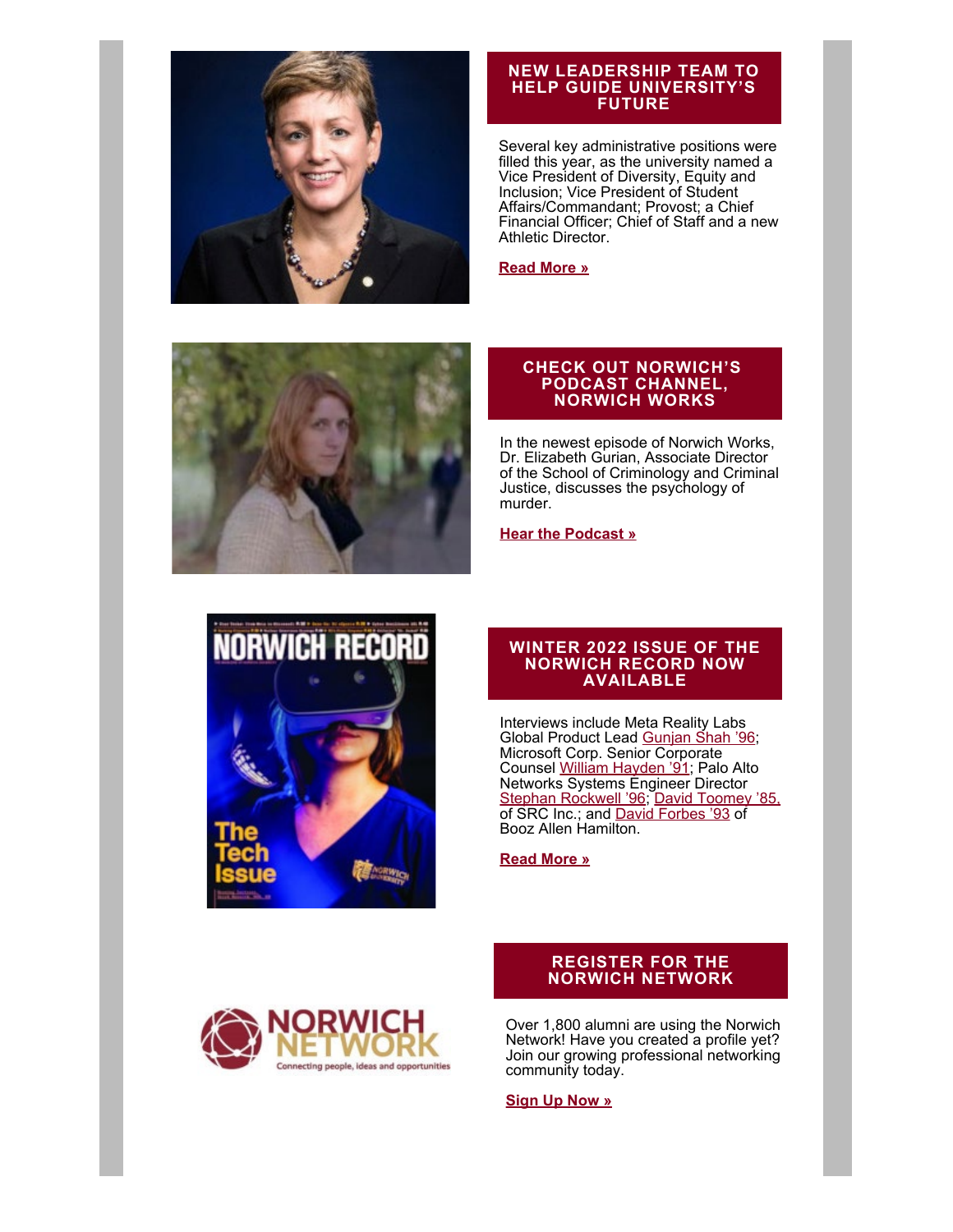

# **ALUMNI IN THE NEWS**

See alumni who are making headlines.

**[Read More »](https://alumni.norwich.edu/AlumniNews?srctid=1&erid=22201487&trid=91ebd0e9-1d3c-411a-905e-4dc96358dbb3)**

# **Are You a 2020 or 2021 Graduate?**



Covid-19 kept graduates in 2020 and 2021 from celebrating their achievements with the traditional Norwich pomp and circumstance. Alumni of those classes are invited to take part in this year's Commencement ceremony on Saturday, 30 April.

## **[Register for the event here](https://alumni.norwich.edu/events/attendedcommencementregistration?srctid=1&erid=22201487&trid=91ebd0e9-1d3c-411a-905e-4dc96358dbb3) »**

Deadline to register is March 1, 2022.

More information about Commencement (including information on ticketed and open seating) is available here: [www.norwich.edu/commencement](https://alumni.norwich.edu/page.redir?target=https%3a%2f%2fwww.norwich.edu%2fcommencement&srcid=154636&srctid=1&erid=22201487&trid=91ebd0e9-1d3c-411a-905e-4dc96358dbb3).

# **Upcoming Events**



# **President's Inauguration Tour**

In the months ahead President Anarumo will continue to travel the country to meet the Norwich family. Save these dates to join President Anarumo and hear his vision for Norwich's third century of service:

Naples, FL – Sunday, March 6 Tampa, FL – Tuesday, March 8 Tallahassee, FL – Wednesday, March 9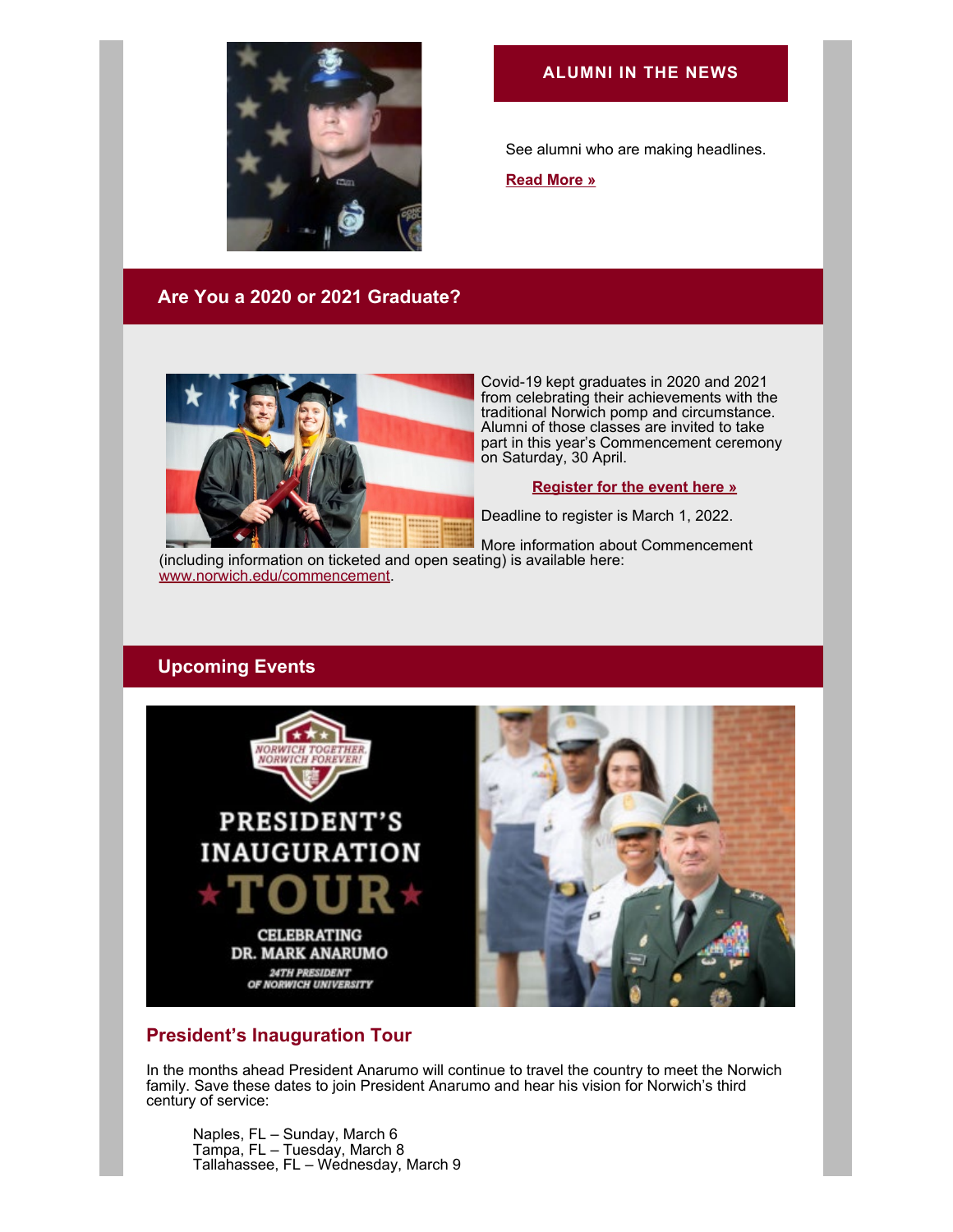Orlando, FL – Thursday, March 10 Jacksonville, FL – Friday, March 11 Stuart, FL – Saturday, March 12 Washington, DC – Saturday, March 19

**[See our site page for complete information and event details as they are finalized »](https://alumni.norwich.edu/inaugurationtour?srctid=1&erid=22201487&trid=91ebd0e9-1d3c-411a-905e-4dc96358dbb3)**

# **In Memoriam**



#### **Memorial Announcements and Obituaries**

## **Alumni**

Class of 1951 - [Paul Beaudin](https://alumni.norwich.edu/page.redir?target=https%3a%2f%2fwww.legacy.com%2fus%2fobituaries%2fcarrollcountytimes%2fname%2fpaul-beaudin-obituary%3fid%3d31561834&srcid=154636&srctid=1&erid=22201487&trid=91ebd0e9-1d3c-411a-905e-4dc96358dbb3) of Taneytown, MD on 11/11/21 Class of 1951 - [Edwin J. Beyerl](https://alumni.norwich.edu/page.redir?target=https%3a%2f%2fdalyfuneralhome.com%2ftribute%2fdetails%2f1814%2fEdwin-Beyerl%2fobituary.html%23tribute-start&srcid=154636&srctid=1&erid=22201487&trid=91ebd0e9-1d3c-411a-905e-4dc96358dbb3) of Schenectady, NY on 12/14/2021 Class of 1959 - [Roger F. Bresnahan](https://alumni.norwich.edu/page.redir?target=https%3a%2f%2fwww.legacy.com%2famp%2fobituaries%2fbatesville%2f200835110&srcid=154636&srctid=1&erid=22201487&trid=91ebd0e9-1d3c-411a-905e-4dc96358dbb3) of Salem, MA on 12/2/2021 Class of 1959 - [Robert R. Ripley](https://alumni.norwich.edu/page.redir?target=https%3a%2f%2fwww.rutlandherald.com%2fobituaries%2frobert-r-ripley%2farticle_b82b73e7-3f7b-56c2-8df3-58bba3192c50.html&srcid=154636&srctid=1&erid=22201487&trid=91ebd0e9-1d3c-411a-905e-4dc96358dbb3) of Brandon, VT on 12/12/2021 Class of 1961 - [Peter J. Tsouros](https://alumni.norwich.edu/page.redir?target=https%3a%2f%2fwww.telegram.com%2fobituaries%2fwt0077999&srcid=154636&srctid=1&erid=22201487&trid=91ebd0e9-1d3c-411a-905e-4dc96358dbb3) of South Yarmouth, MA on 11/25/2021 Class of 1961 - [Edward C. Wangenstein](https://alumni.norwich.edu/page.redir?target=https%3a%2f%2fwww.harvey-engelhardt.com%2ftributes%2fEdward-Wangenstein&srcid=154636&srctid=1&erid=22201487&trid=91ebd0e9-1d3c-411a-905e-4dc96358dbb3) of Fort Myers, FL on 12/10/2021 Class of 1962 - [James P. Gormley](https://alumni.norwich.edu/page.redir?target=https%3a%2f%2fwww.legacy.com%2fus%2fobituaries%2fbostonherald%2fname%2fjames-gormley-obituary%3fid%3d31777331&srcid=154636&srctid=1&erid=22201487&trid=91ebd0e9-1d3c-411a-905e-4dc96358dbb3) of Derby Line, VT on 12/5/2021 Class of 1967 - [John E. Riggs](https://alumni.norwich.edu/page.redir?target=https%3a%2f%2fobituaries.salemnews.com%2fobituary%2fjohn-riggs-iii-1084118245&srcid=154636&srctid=1&erid=22201487&trid=91ebd0e9-1d3c-411a-905e-4dc96358dbb3) of Middleton, MA on 12/30/2021 Class of 1969/VC - [Deborah L. Laferte](https://alumni.norwich.edu/page.redir?target=https%3a%2f%2fobituaries.bangordailynews.com%2fobituary%2fdeborah-laferte-1083971715&srcid=154636&srctid=1&erid=22201487&trid=91ebd0e9-1d3c-411a-905e-4dc96358dbb3) of Bangor ME on 12/5/2021 Class of 1973 - [Albert "Bernie" B. Perkins](https://alumni.norwich.edu/page.redir?target=https%3a%2f%2fwww.legacy.com%2fus%2fobituaries%2ftheday%2fname%2falbert-perkins-obituary%3fid%3d31974793&srcid=154636&srctid=1&erid=22201487&trid=91ebd0e9-1d3c-411a-905e-4dc96358dbb3) of Windham, CT on 11/3/2021 Class of 1978 - [Todd R. Clow](https://alumni.norwich.edu/page.redir?target=https%3a%2f%2fwww.pressherald.com%2f2021%2f12%2f22%2fobituarytodd-richard-clow-do%2f%3ffbclid%3dIwAR0MjbsMmPDZo72a5xaxXNKRuLOgqX_UarJ2lp7pfkiE0B-dOdGGkvoVJbQ&srcid=154636&srctid=1&erid=22201487&trid=91ebd0e9-1d3c-411a-905e-4dc96358dbb3) of Troutman, NC on 12/15/2021 Class of 1981 - [Constance \(Kohout\) Hoksch](https://alumni.norwich.edu/page.redir?target=https%3a%2f%2fwww.currentobituary.com%2fmember%2fobit%2f260824&srcid=154636&srctid=1&erid=22201487&trid=91ebd0e9-1d3c-411a-905e-4dc96358dbb3) of Hampden, ME on 11/28/2021 Class of 1988 - [David A. Liscinsky](https://alumni.norwich.edu/page.redir?target=https%3a%2f%2fwww.burlingtonfreepress.com%2fobituaries%2fbfp036809&srcid=154636&srctid=1&erid=22201487&trid=91ebd0e9-1d3c-411a-905e-4dc96358dbb3) of Laurel, MD on 12/13/2021 Class of 1998 - [Casey N. Bozetarnik](https://alumni.norwich.edu/page.redir?target=https%3a%2f%2fwww.legacy.com%2fus%2fobituaries%2fbrattleboro%2fname%2fcasey-bozetarnik-obituary%3fid%3d32117295&srcid=154636&srctid=1&erid=22201487&trid=91ebd0e9-1d3c-411a-905e-4dc96358dbb3) of Brattleboro, VT on 12/30/2021

# **Friends**

[Janet Rosadini](https://alumni.norwich.edu/page.redir?target=https%3a%2f%2fwww.philbincomeaufh.com%2fmemorials%2fjanet-rosadini%2f4790706%2fobituary.php&srcid=154636&srctid=1&erid=22201487&trid=91ebd0e9-1d3c-411a-905e-4dc96358dbb3), wife of Robert J. Rosadini '66

For more information, or to notify the University of a recent passing, please [contact](mailto:alumni@norwich.edu) [The Alumni Office](mailto:alumni@norwich.edu) at (802) 485-2100.